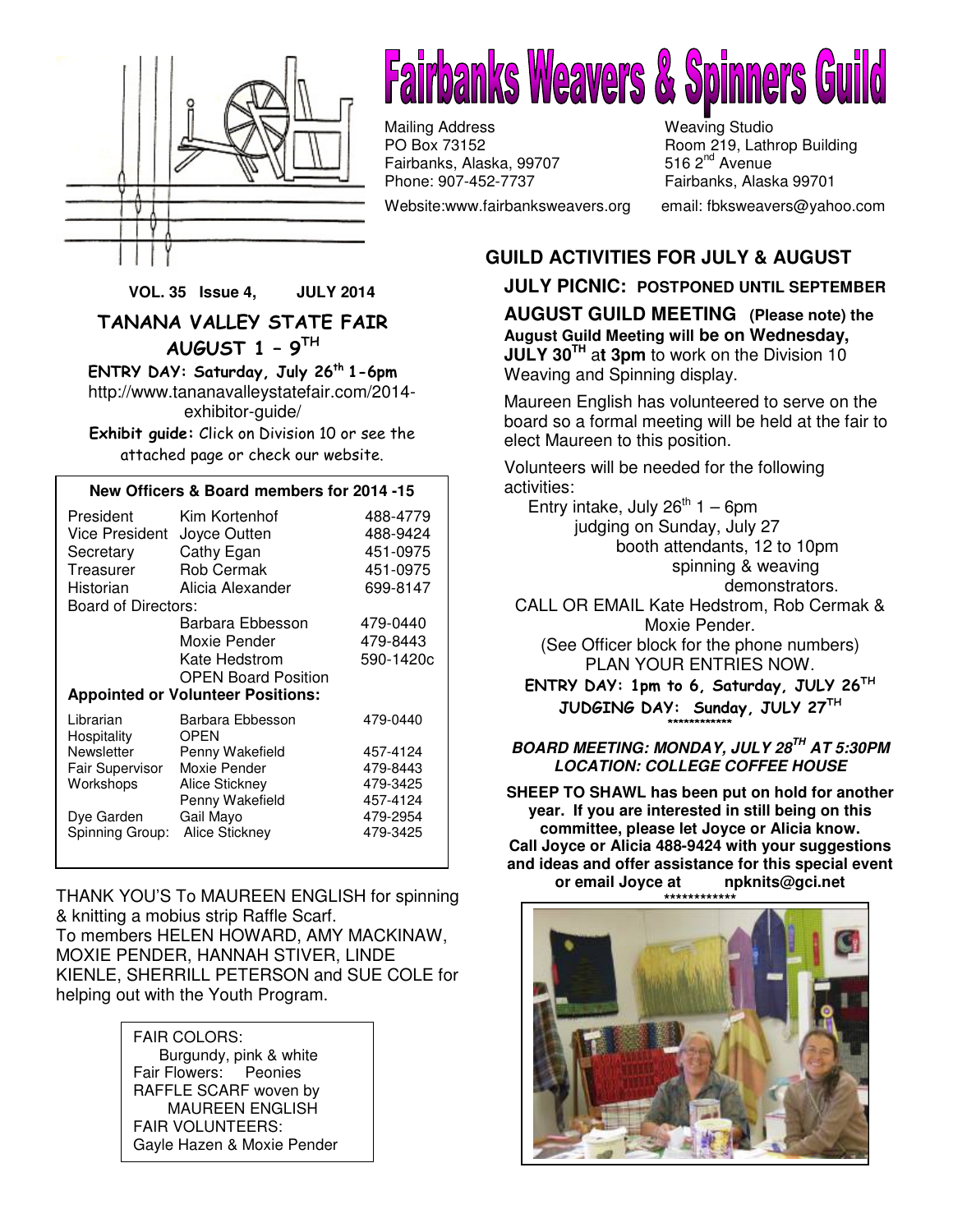#### **Letter from the President JULY 2014 News**

Now's the time to start gathering your fair entries – entry day is coming up soon. Take a look at the schedule information in this newsletter and consider booth sitting or volunteering to judge. Maybe all the early rain means the fair will be sunny this year.

#### **On the Spinning Wheel**

I haven't been weaving too much this summer but I did manage a little spinning this month. After spinning the first half of a pound of a purple/green Polwarth that looked like a thunderstorm in the Midwest, I took a break and am now working on a Superfine Merino/Tencel blend. It's in a lighter colorway and is turning into a really nice yarn.

#### **On the Bookshelf**

I've added a few new books to my weaving library lately that have made for interesting reading during all this rain.

Woven Into the Earth, by Elsa Ostergard, is the complete catalog of the Norse textile finds from the early  $20<sup>th</sup>$  century excavations at Herjolfsnaes, Greenland. The associated



text, Medieval Garments Reconstructed, contains patterns of the best-preserved garments from the excavations. They are both beautiful books and inspiring reading.

I also picked up a sewing book called The Medieval Tailor's Assistant by Sarah Thursfield. It's a quick resource for constructing common clothing from the time period spanning 1200 – 1500 and will come in useful if I ever go back in time and find myself looking for work in  $13<sup>th</sup>$  century England. It always pays to have a back-up career.

#### **Good Weaving** – Kim

**IN OUR MAIL BOX**: A notice from Nesshi and Rachel from Girl Scout Troop 175 about a collecting hats for cancer patients of all ages. For more information and Patterns - go to the website http://halosofhope.org

 'Halos for Hope", is a project they are working with and are hoping to accumulate 600 hats by August 30, 2014. You can turn in hats at the following locations:

Northern Threads Weavers Yarn In My Element suite #3 Tang Soo Do Girl Scout Office<br>1875 University Ave 1810 Alaska Way 1755 Westwood Way 695 Chena Pump Rd 431 Old Steese Hiway 1810 Alaska Way 1755 Westwood Way

**SPINNERS WANTED** ♥♥♥♥♥♥ **SPINNERS WANTED** ♥♥♥♥♥♥ **SPINNERS WANTED** ♥♥♥♥♥♥♥♥ **SPINNERS WANTED**  Spinner Wanted for Spinning some Musk Ox that has been cleaned. Call Kathy Harms at Alaska Dept of Fish & Game.

Spinner to spin some special dog hair for Susan Grace. Call Susan Grace for more info.

Spinner needed for spinning Great Pyrenees for Fred Lasher – call 978-0715

Spinner needed for spinning Australian Shephard dog hair for Jennifer Athey's brother-in-law in San Francisco for a small project, hat/earband – call Jen at 451-5028

#### **PENQUIN SWEATERS: http://www.abc.net.au/local/audio/2014/03/05/3957423.htm#.Uxno4x0V6Gw.email**

**NOTE FROM FAIR SUPERINTENDENT: KATE HEDSTROM reports that the following classes and lots maybe lost because of lack of entries in the past. So consider making something as a fair entry in the following catagories.**

Adult class/lot with no entries for the past three years: Class A, lots 3, 4 (Woven clothing - other accessories, ponchos) Class B, lot 1 (Woven yardage - clothing) Class C, lots 4, 5 (Woven household goods - towels, looper rugs) Class H - got reorganized Class I, lots 4, 5 (Handspun clothing - ponchos, other garments) Class J, all (Handspun yardage - clothing, household, other) Class K, lots 2, 3, 4, 5 (Handspun household goods - pillows, table linens, towels, looper rugs) Class L, all (Handspun decorative weaving - miniature, 2D, 3D) Class M, lots 2, 3, 4, 7 (Handspun skeins - silk, cotton, linen, synthetic/soy/bamboo)

Class N, lots 1, 2, 3, 4 (Handspun collection - everything but "other") Class O, lot 3 (Synthetic dyes - ikat) Class P, lots 3, 5, 8 (Natural dyes - ikat, batik, painting on silk) Junior classes: Class AA, lots 3, 4, 5 (Woven clothing) Class BB, lots 5, 6 (Woven household goods - rugs, other) Class CC, lot 4 (Decorative weavings - god's eye) Class DD, lot 3 (Handspun designs - wall hangings) Class EE, lots 2, 3, 4, 5, 6, 7 (Handspun skeins - silk, cotton, linen, hair, down, synthetic/soy) Class FF - got reorganized from 3 to 6 lots, only entries in 1-3. Class GG, lots 1, 2, 3 (Baskets - spoked, ribbed, plaited) Class HH, lot 3 (Synthetic dyes - ikat) Class II, lots 3, 5, 8 (Synthetic dyes - ikat, batik, painting on silk)

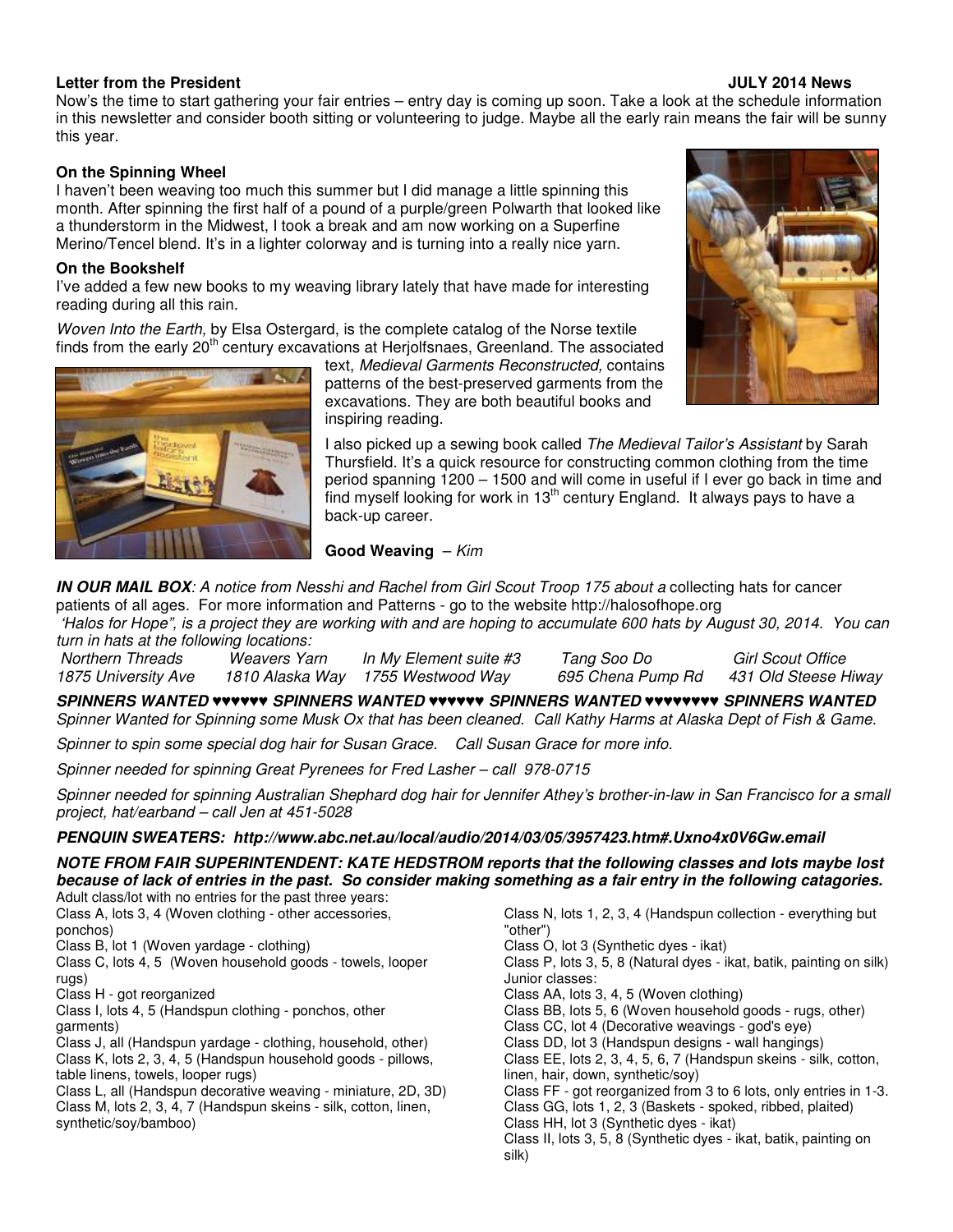

#### Colors: Burgundy , Pink & white

#### **Class A Woven Clothing**

 Lot 1 Scarves Lot 4 Shawl/poncho Lot 2 Purses/bags Lot 5 Other garments Lot 3 Other accessories **Class B Woven Yardage**  Lot 1 Clothing Lot 2 Household Lot 3 Other **Class C Woven Household Goods** Lot 1 Throws/blankets/coverlets Lot 2 Pillows/curtains/upholstered items Lot 3 Table linen Lot 4 Towels Lot 5 Tag/looper rugs Lot 6 Other Rugs **Class D Decorative Weavings** Lot 1 Miniature (less than 12" x 12") Lot 2 Two-dimensional (flat) Lot 3 Three-dimensional **Class E Wet Felting**  Lot 1 Wearable –raw fleece Lot 2 Non-wearable –raw fleece Lot 3 Wearable –knit, crochet, or woven Lot 4 Non-wearable –knit, crochet, or woven **Class F Needle Felting** Lot 1 Pictorial Lot 2 Small Figures (4" or less) Lot 3 Large Figures (more than 4") Lot 4 Ornaments Lot 5 Other **Class G Basketry** Lot 4 Coiled Lot 1 Spoked Lot 5 Wicker Lot 2 Ribbed Lot 3 Plaited Lot 6 Combined/other **Class H Bobbin Lace** Lot 1 Bookmark Lot 4 Ornament or seasonal Lot 2 Edging or trim Lot 5 Other Lot 3 Doily or medallion **HANDSPUN DESIGNS –WOVEN OR NON-WOVEN Class I Handspun Clothing**  Use Lot numbers listed in Class A. **Class J Handspun Yardage** Use Lot numbers listed in Class B.

Tanana Valley State Fair 2014 Exhibitor Guide AUGUST 1 – 9TH, <sup>2014</sup> Division 10 SPINNING & WEAVING Sponsored by the FAIRBANKS WEAVERS & SPINNERS GUILD Superintendents: Kate Hedstrom & Rob Cermak 451-0975 & Moxie Pender 687-5196 ENTRY DAY Open and Juniors Saturday, July 26, 1 to 6 p.m. Badger Hall PICK-UP Sunday, August 10, 11 –3pm

Special Award People's Choice Rosette

 **Special Preparation**: Exhibitors must indicate on the exhibit tag if item made is from a kit. Include a 3x5 card which describes fiber, materials, and techniques in cases where it is not obvious. Any entry made with Alaskan fleece or wool may be eligible for the Alaska Sheep and Wool Growers Association Award. Please notify the Superintendent if your entry qualifies. For more information about exhibiting in this Department, please refer to the handbook available at the Fair Office and online.

> **Class K Handspun Household Goods** Use Lot numbers listed in Class C. **Lot L Handspun Decorative Weaving** Use Lot numbers listed in Class D. **Class M Handspun Skeins**  Indicate method of preparation, include sample of raw material . Minimum: 25 yards Lot 1 Wool Lot 6 Down Lot 2 Silk Lot 7 Synthetic, new fibers (e.g. soy, bambooLot 3 Cotton Lot 8 BlendsLot 4 Linen, other baste fibers Lot 9 Novelty Lot 5 Hair **Class N Handspun Collection A collection is three items minimum. Indicate method of preparation, include sample of raw material.**  Lot 1 One each of Lot 1 through 7 in Class M Lot 2 One fiber selection of techniques novelty) 3 skeins minimum Lot 3 Blend collection, 3 skeins minimum Lot 4 Handspun/commercial blend Lot 5 Other **HAND-DYEING - Commercial or handspun allowed Class O Synthetic Dyes** Lot 5 Batik Lot 1 Solid colors Lot 6 Shibori Lot 2 Multi-colored Lot 3 Ikat Lot 7 Collection (3 min) Lot 4 Tie-dye Lot 8 Painting on silk **Class P Natural Dyes Use Class O Lot numbers Collection Awards Applies to ALL collections 1st prize \$6 2nd prize \$4 3rd prize \$2 Class Champion extra \$2 JUNIOR WEAVING AGE 16 AND UNDER**  The Junior Grand Champion receives a Rosette, and an additional prize from the Division 10 sponsor: Fairbanks Weavers and Spinners Guild Please add the appropriate sub Lot letter to the Lot number **a. Age 7 and under b. Age 8 to 11 c. Age 12 to 16**

Lot 1 Scarves Lot 4 Shawl/poncho Lot 5 Other Lot 2 Purses/bags garments Lot 3 Other Accessories **Class BB Woven Household Goods Junior** Lot 1 Hot pads Lot 4 Pillows Lot 5 Rugs Lot 2 Table linens Lot 3 Dollhouse pieces Lot 6 Other<br>Class CC Decorative Weav **Class CC Decorative Weavings Junior**Lot 1 Miniature (less than 12" x 12") Lot 2 Two dimensional (flat) Lot 3 Three dimensional Lot 4 God's eye **Class DD Handspun Designs --Junior**  Lot 1 Clothing Lot 2 Household goods Lot 3 Wallhangings **Class EE Handspun Skeins -Junior** Lot 1 Wool Lot 6 Down Lot 2 Silk Lot 7 Synthetic, new fibers (soy, bamboo) Lot 3 Cotton Lot 8 Blends Lot 4 Linen, other baste fibers Lot 9 Novelty Lot 5 Hair Lot 10 Handspun **Collection any one listed in Class N (min 3 yds) Class FF** Felting -Junior Lot 1 Wearable felting –raw fleece Lot 2 Wearable felting –woven, knit or crochet Lot 3 Pictorial Lot 4 Ornaments Lot 5 Figures Lot 6 Other<br>Class GG Junior **Class GG** Lot 4 Coiled Lot 1 Spoked Lot 2 Ribbed Lot 5 Wicker Lot 3 Plaited Lot 6 Combined/other **Class HH Synthetic Dyes -Junior** Lot 1 Solid colors Lot 5 Batik Lot 6 Shibori Lot 2 Multi-colored Lot 3 Ikat Lot 7 Collection (3 min) Lot 4 Tie-dye Lot 8 Painting on silk **Class II Natural Dyes –Junior Use Lot numbers listed in Class HH**

**Class AA Woven Clothing–Junior**